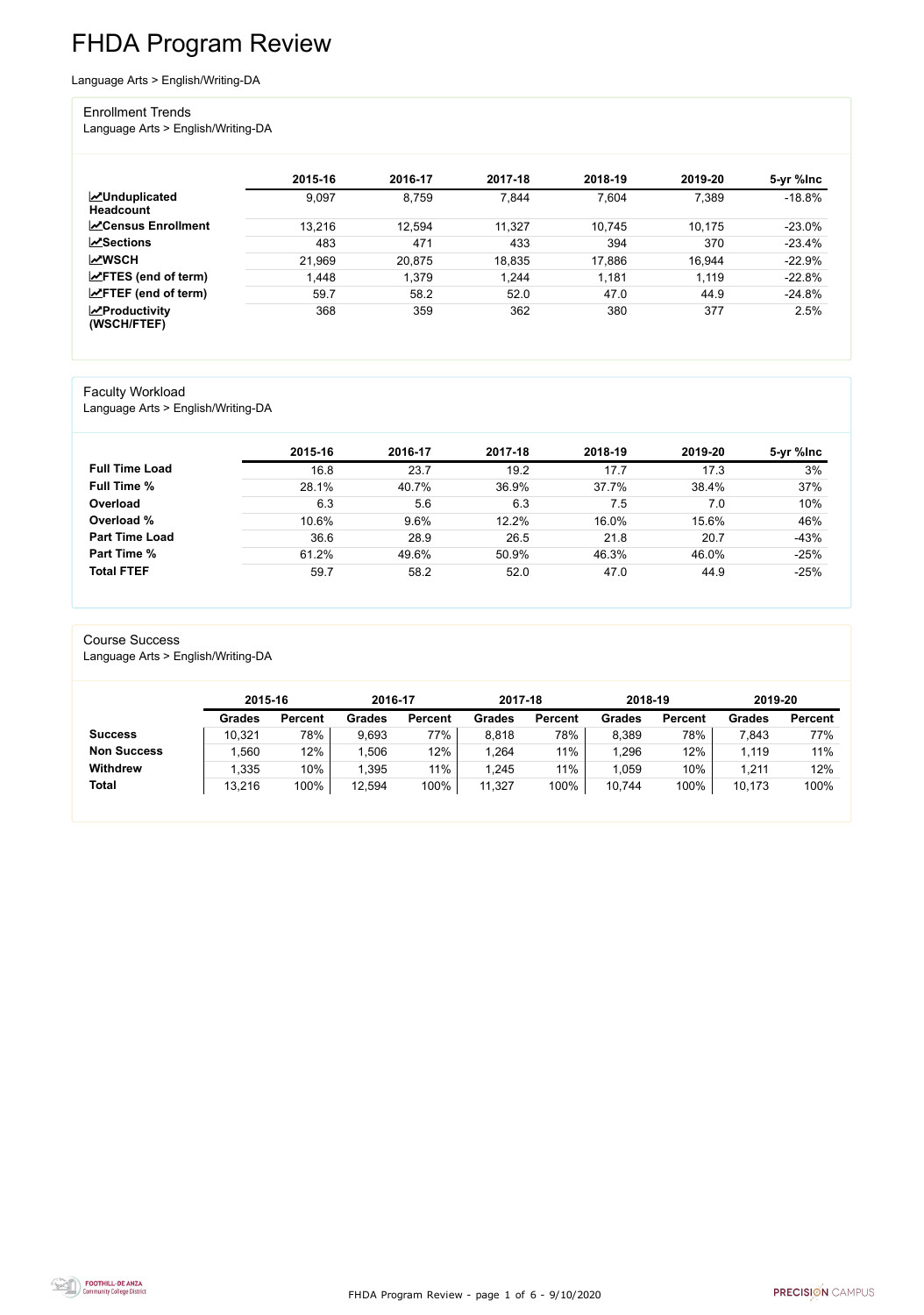FHDA Program Review - page 2 of 6 - 9/10/2020



### Course Success for African American, Latinx, and Filipinx Students

### Course Success for Asian, Native American, Pacific Islander, White, and Decline to State Students

|                    |               | 2015-16        |               | 2016-17        |               | 2017-18        | 2018-19       |                | 2019-20       |                |
|--------------------|---------------|----------------|---------------|----------------|---------------|----------------|---------------|----------------|---------------|----------------|
|                    | <b>Grades</b> | <b>Percent</b> | <b>Grades</b> | <b>Percent</b> | <b>Grades</b> | <b>Percent</b> | <b>Grades</b> | <b>Percent</b> | <b>Grades</b> | <b>Percent</b> |
| <b>Success</b>     | 4,058         | 73%            | 3,828         | 71%            | 3,410         | 71%            | 2,999         | 69%            | 2,696         | 68%            |
| <b>Non Success</b> | 855           | 15%            | 842           | 16%            | 698           | 15%            | 764           | 18%            | 646           | 16%            |
| <b>Withdrew</b>    | 669           | 12%            | 716           | 13%            | 698           | 15%            | 592           | 14%            | 622           | 16%            |
| <b>Total</b>       | 5,582         | 100%           | 5,386         | 100%           | 4,806         | 100%           | 4,355         | 100%           | 3,964         | 100%           |

|                    | 2015-16       |                | 2016-17       |                | 2017-18       |                | 2018-19       |                | 2019-20       |                |
|--------------------|---------------|----------------|---------------|----------------|---------------|----------------|---------------|----------------|---------------|----------------|
|                    | <b>Grades</b> | <b>Percent</b> | <b>Grades</b> | <b>Percent</b> | <b>Grades</b> | <b>Percent</b> | <b>Grades</b> | <b>Percent</b> | <b>Grades</b> | <b>Percent</b> |
| <b>Success</b>     | 6,263         | 82%            | 5,865         | 81%            | 5,408         | 83%            | 5,390         | 84%            | 5,147         | 83%            |
| <b>Non Success</b> | 705           | 9%             | 664           | 9%             | 566           | 9%             | 532           | 8%             | 473           | 8%             |
| <b>Withdrew</b>    | 666           | 9%             | 679           | 9%             | 547           | 8%             | 467           | 7%             | 589           | 9%             |
| <b>Total</b>       | 7,634         | 100%           | 7,208         | 100%           | 6,521         | 100%           | 6,389         | 100%           | 6,209         | 100%           |
|                    |               |                |               |                |               |                |               |                |               |                |

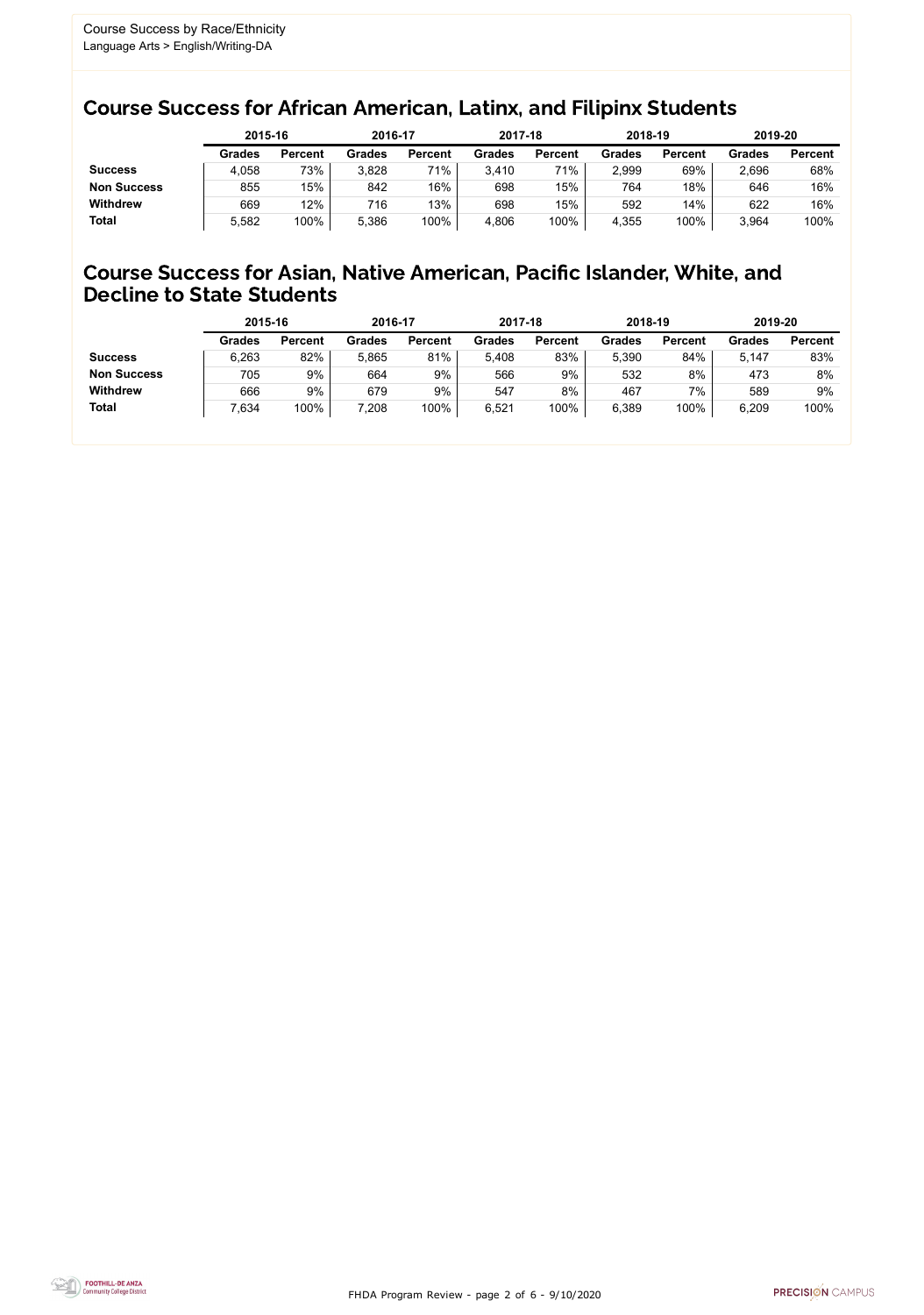FHDA Program Review - page 3 of 6 - 9/10/2020



Some courses may continue to be listed but no longer have data due to renumbering or because the course was not offered in the past five years.



### by Gender

|                     |        | 2015-16        |        | 2016-17        |        | 2017-18        |        | 2018-19        |        | 2019-20        |  |
|---------------------|--------|----------------|--------|----------------|--------|----------------|--------|----------------|--------|----------------|--|
|                     | Enr    | <b>Percent</b> | Enr    | <b>Percent</b> | Enr    | <b>Percent</b> | Enr    | <b>Percent</b> | Enr    | <b>Percent</b> |  |
| <b>Female</b>       | 6,232  | 47%            | 5,884  | 47%            | 5.199  | 46%            | 4,923  | 46%            | 4,694  | 46%            |  |
| <b>Male</b>         | 6,897  | 52%            | 6,613  | 53%            | 6,054  | 53%            | 5,757  | 54%            | 5,381  | 53%            |  |
| <b>Non-Binary</b>   |        | $0\%$          |        | 0%             | 0      | 0%             |        | $0\%$          |        | 0%             |  |
| <b>Not Reported</b> | 87     | 1%             | 97     | $1\%$          | 74     | $1\%$          | 65     | 1%             | 96     | 1%             |  |
| <b>Total</b>        | 13,216 | 100%           | 12,594 | 100%           | 11,327 | 100%           | 10,745 | 100%           | 10,175 | 100%           |  |

# by Ethnicity

|                         | 2015-16 |                | 2016-17 |                | 2017-18 |                | 2018-19 |                | 2019-20 |                |
|-------------------------|---------|----------------|---------|----------------|---------|----------------|---------|----------------|---------|----------------|
|                         | Enr     | <b>Percent</b> | Enr     | <b>Percent</b> | Enr     | <b>Percent</b> | Enr     | <b>Percent</b> | Enr     | <b>Percent</b> |
| <b>African American</b> | 534     | 4%             | 559     | 4%             | 441     | 4%             | 371     | 3%             | 390     | 4%             |
| Asian                   | 5,305   | 40%            | 5,008   | 40%            | 4,587   | 40%            | 4,607   | 43%            | 4,457   | 44%            |
| <b>Filipinx</b>         | 1,103   | 8%             | 974     | 8%             | 876     | 8%             | 794     | 7%             | 683     | 7%             |
| Latinx                  | 3,945   | 30%            | 3,853   | 31%            | 3,489   | 31%            | 3.191   | 30%            | 2,892   | 28%            |
| <b>Native American</b>  | 47      | $0\%$          | 61      | 0%             | 43      | $0\%$          | 39      | $0\%$          | 28      | $0\%$          |
| <b>Pacific Islander</b> | 92      | $1\%$          | 99      | $1\%$          | 113     | $1\%$          | 83      | $1\%$          | 98      | $1\%$          |
| White                   | 1,940   | 15%            | 1,867   | 15%            | 1,643   | 15%            | 1,546   | 14%            | 1,399   | 14%            |
| <b>Decline to State</b> | 250     | 2%             | 173     | $1\%$          | 135     | $1\%$          | 114     | $1\%$          | 228     | 2%             |
| <b>Total</b>            | 13,216  | 100%           | 12,594  | 100%           | 11,327  | 100%           | 10,745  | 100%           | 10,175  | 100%           |

### by Age

|              | 2015-16 |                | 2016-17 |                | 2017-18 |                | 2018-19 |                | 2019-20 |                |
|--------------|---------|----------------|---------|----------------|---------|----------------|---------|----------------|---------|----------------|
|              | Enr     | <b>Percent</b> | Enr     | <b>Percent</b> | Enr     | <b>Percent</b> | Enr     | <b>Percent</b> | Enr     | <b>Percent</b> |
| 19 or less   | 5,382   | 41%            | 4,760   | 38%            | 4,320   | 38%            | 4,542   | 42%            | 4,515   | 44%            |
| $20 - 24$    | 6,131   | 46%            | 6,089   | 48%            | 5,367   | 47%            | 4,662   | 43%            | 4,177   | 41%            |
| 25-39        | .524    | 12%            | ,535    | 12%            | 1,466   | 13%            | 1,357   | 13%            | 1,313   | 13%            |
| $40 +$       | 179     | $1\%$          | 210     | 2%             | 174     | 2%             | 184     | 2%             | 170     | 2%             |
| <b>Total</b> | 13,216  | 100%           | 12,594  | 100%           | 11,327  | 100%           | 10,745  | 100%           | 10,175  | 100%           |

# by Education Level

|                           | 2015-16 |                | 2016-17 |                | 2017-18 |                | 2018-19 |                | 2019-20 |                |
|---------------------------|---------|----------------|---------|----------------|---------|----------------|---------|----------------|---------|----------------|
|                           | Enr     | <b>Percent</b> | Enr     | <b>Percent</b> | Enr     | <b>Percent</b> | Enr     | <b>Percent</b> | Enr     | <b>Percent</b> |
| <b>Bachelor or higher</b> | 147     | $1\%$          | 147     | $1\%$          | 147     | 1%             | 149     | 1%             | 174     | 2%             |
| <b>Associate</b>          | 114     | $1\%$          | 125     | 1%             | 122     | $1\%$          | 93      | 1%             | 111     | $1\%$          |
| <b>HS/Equivalent</b>      | 12,185  | 92%            | 11,557  | 92%            | 10,396  | 92%            | 9,873   | 92%            | 9,327   | 92%            |
| <b>All Other</b>          | 770     | 6%             | 765     | 6%             | 662     | $6\%$          | 630     | 6%             | 563     | 6%             |
| <b>Total</b>              | 13,216  | 100%           | 12,594  | 100%           | 11,327  | 100%           | 10,745  | 100%           | 10,175  | 100%           |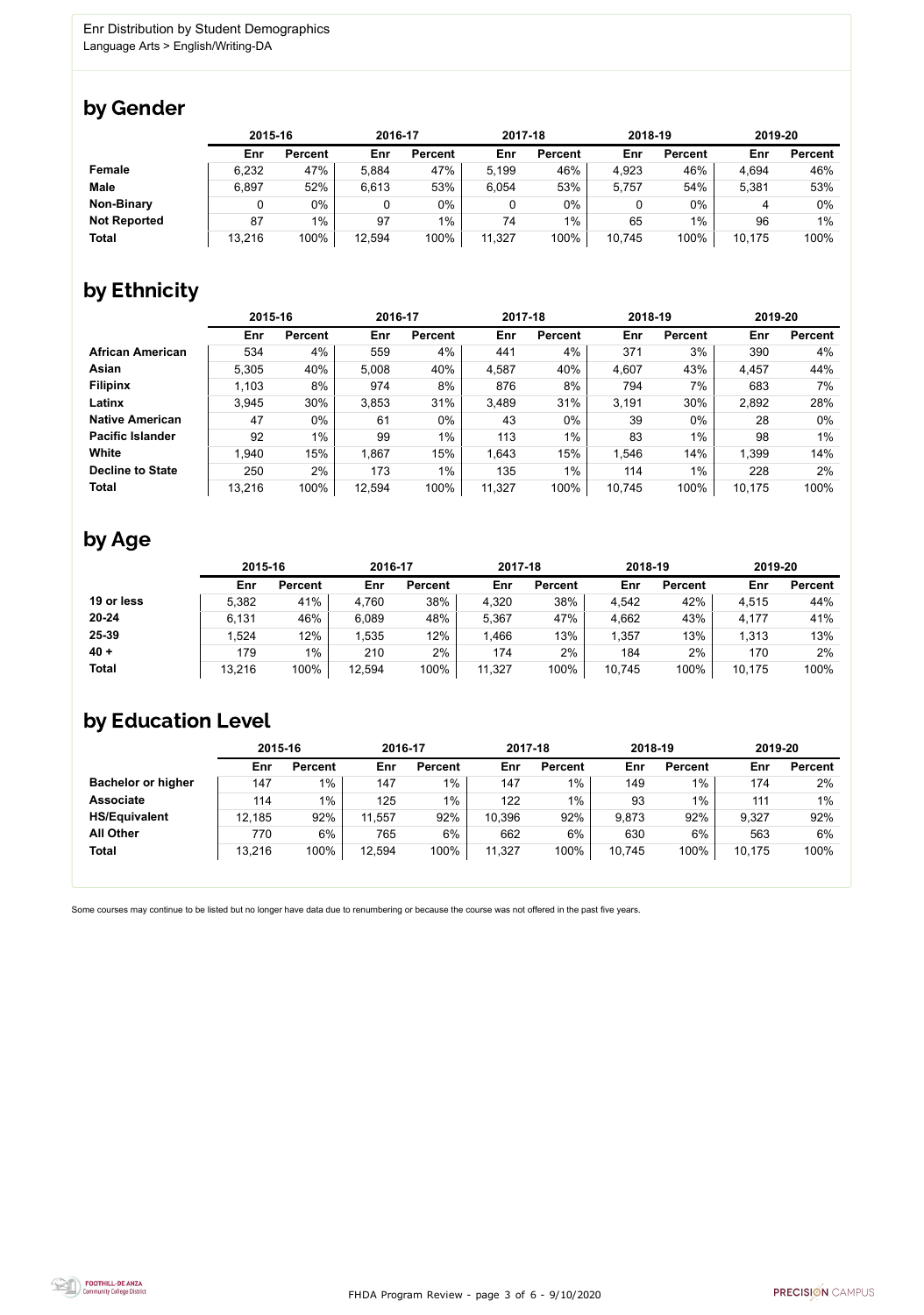FHDA Program Review - page 4 of 6 - 9/10/2020



### Success Rates by Gender Language Arts > English/Writing-DA

|                     |                | 2019-20        |                    |                |                 |                |               |                |  |  |  |  |  |  |
|---------------------|----------------|----------------|--------------------|----------------|-----------------|----------------|---------------|----------------|--|--|--|--|--|--|
|                     | <b>Success</b> |                | <b>Non Success</b> |                | <b>Withdrew</b> |                | <b>Total</b>  |                |  |  |  |  |  |  |
|                     | <b>Grades</b>  | <b>Percent</b> | <b>Grades</b>      | <b>Percent</b> | <b>Grades</b>   | <b>Percent</b> | <b>Grades</b> | <b>Percent</b> |  |  |  |  |  |  |
| Female              | 3,668          | 78%            | 463                | 10%            | 561             | 12%            | 4,692         | 100%           |  |  |  |  |  |  |
| <b>Male</b>         | 4,092          | 76%            | 648                | 12%            | 641             | 12%            | 5,381         | 100%           |  |  |  |  |  |  |
| <b>Non-Binary</b>   | 3              | 75%            |                    | 25%            | 0               | $0\%$          | 4             | 100%           |  |  |  |  |  |  |
| <b>Not Reported</b> | 80             | 83%            |                    | 7%             | 9               | 9%             | 96            | 100%           |  |  |  |  |  |  |
| All                 | 7,843          | 77%            | 1,119              | 11%            | 1,211           | 12%            | 10,173        | 100%           |  |  |  |  |  |  |

|                     |               | 2018-19                              |               |                |               |                 |               |                |  |  |  |  |  |
|---------------------|---------------|--------------------------------------|---------------|----------------|---------------|-----------------|---------------|----------------|--|--|--|--|--|
|                     |               | <b>Non Success</b><br><b>Success</b> |               |                |               | <b>Withdrew</b> | <b>Total</b>  |                |  |  |  |  |  |
|                     | <b>Grades</b> | <b>Percent</b>                       | <b>Grades</b> | <b>Percent</b> | <b>Grades</b> | <b>Percent</b>  | <b>Grades</b> | <b>Percent</b> |  |  |  |  |  |
| Female              | 3,926         | 80%                                  | 521           | 11%            | 475           | 10%             | 4,922         | 100%           |  |  |  |  |  |
| <b>Male</b>         | 4,418         | 77%                                  | 766           | 13%            | 573           | 10%             | 5,757         | 100%           |  |  |  |  |  |
| <b>Non-Binary</b>   |               | N/A                                  | 0             | N/A            | 0             | N/A             |               | 100%           |  |  |  |  |  |
| <b>Not Reported</b> | 45            | 69%                                  | 9             | 14%            | 11            | 17%             | 65            | 100%           |  |  |  |  |  |
| All                 | 8,389         | 78%                                  | 1,296         | 12%            | .059          | 10%             | 10,744        | 100%           |  |  |  |  |  |

|                     |               | 2017-18                                                                 |               |                |               |                |               |                |  |  |  |  |  |
|---------------------|---------------|-------------------------------------------------------------------------|---------------|----------------|---------------|----------------|---------------|----------------|--|--|--|--|--|
|                     |               | <b>Withdrew</b><br><b>Total</b><br><b>Non Success</b><br><b>Success</b> |               |                |               |                |               |                |  |  |  |  |  |
|                     | <b>Grades</b> | <b>Percent</b>                                                          | <b>Grades</b> | <b>Percent</b> | <b>Grades</b> | <b>Percent</b> | <b>Grades</b> | <b>Percent</b> |  |  |  |  |  |
| <b>Female</b>       | 4,172         | 80%                                                                     | 477           | 9%             | 550           | 11%            | 5,199         | 100%           |  |  |  |  |  |
| <b>Male</b>         | 4,593         | 76%                                                                     | 775           | 13%            | 686           | 11%            | 6,054         | 100%           |  |  |  |  |  |
| <b>Non-Binary</b>   | 0             | N/A                                                                     |               | N/A            | 0             | N/A            | 0             | 100%           |  |  |  |  |  |
| <b>Not Reported</b> | 53            | 72%                                                                     | 12            | 16%            | 9             | 12%            | 74            | 100%           |  |  |  |  |  |
| All                 | 8,818         | 78%                                                                     | 1,264         | 11%            | 1,245         | 11%            | 11,327        | 100%           |  |  |  |  |  |

|                     |               |                |               | 2016-17            |                 |                |               |                |  |
|---------------------|---------------|----------------|---------------|--------------------|-----------------|----------------|---------------|----------------|--|
|                     |               | <b>Success</b> |               | <b>Non Success</b> | <b>Withdrew</b> |                |               | <b>Total</b>   |  |
|                     | <b>Grades</b> | <b>Percent</b> | <b>Grades</b> | <b>Percent</b>     | <b>Grades</b>   | <b>Percent</b> | <b>Grades</b> | <b>Percent</b> |  |
| Female              | 4,639         | 79%            | 643           | 11%                | 602             | 10%            | 5,884         | 100%           |  |
| <b>Male</b>         | 4,981         | 75%            | 848           | 13%                | 784             | 12%            | 6,613         | 100%           |  |
| <b>Non-Binary</b>   | 0             | N/A            |               | N/A                | 0               | N/A            | 0             | 100%           |  |
| <b>Not Reported</b> | 73            | 75%            | 15            | 15%                | 9               | 9%             | 97            | 100%           |  |
| All                 | 9,693         | 77%            | ,506          | 12%                | 1,395           | 11%            | 12,594        | 100%           |  |

|                     |                |                |                    | 2015-16        |                 |                |               |                |
|---------------------|----------------|----------------|--------------------|----------------|-----------------|----------------|---------------|----------------|
|                     | <b>Success</b> |                | <b>Non Success</b> |                | <b>Withdrew</b> |                | <b>Total</b>  |                |
|                     | <b>Grades</b>  | <b>Percent</b> | <b>Grades</b>      | <b>Percent</b> | <b>Grades</b>   | <b>Percent</b> | <b>Grades</b> | <b>Percent</b> |
| <b>Female</b>       | 5,010          | 80%            | 639                | 10%            | 583             | 9%             | 6,232         | 100%           |
| <b>Male</b>         | 5,240          | 76%            | 911                | 13%            | 746             | 11%            | 6,897         | 100%           |
| <b>Non-Binary</b>   |                | N/A            | 0                  | N/A            |                 | N/A            |               | 100%           |
| <b>Not Reported</b> | 71             | 82%            | 10                 | 11%            | 6               | 7%             | 87            | 100%           |
| All                 | 10,321         | 78%            | 1,560              | 12%            | 1,335           | 10%            | 13,216        | 100%           |

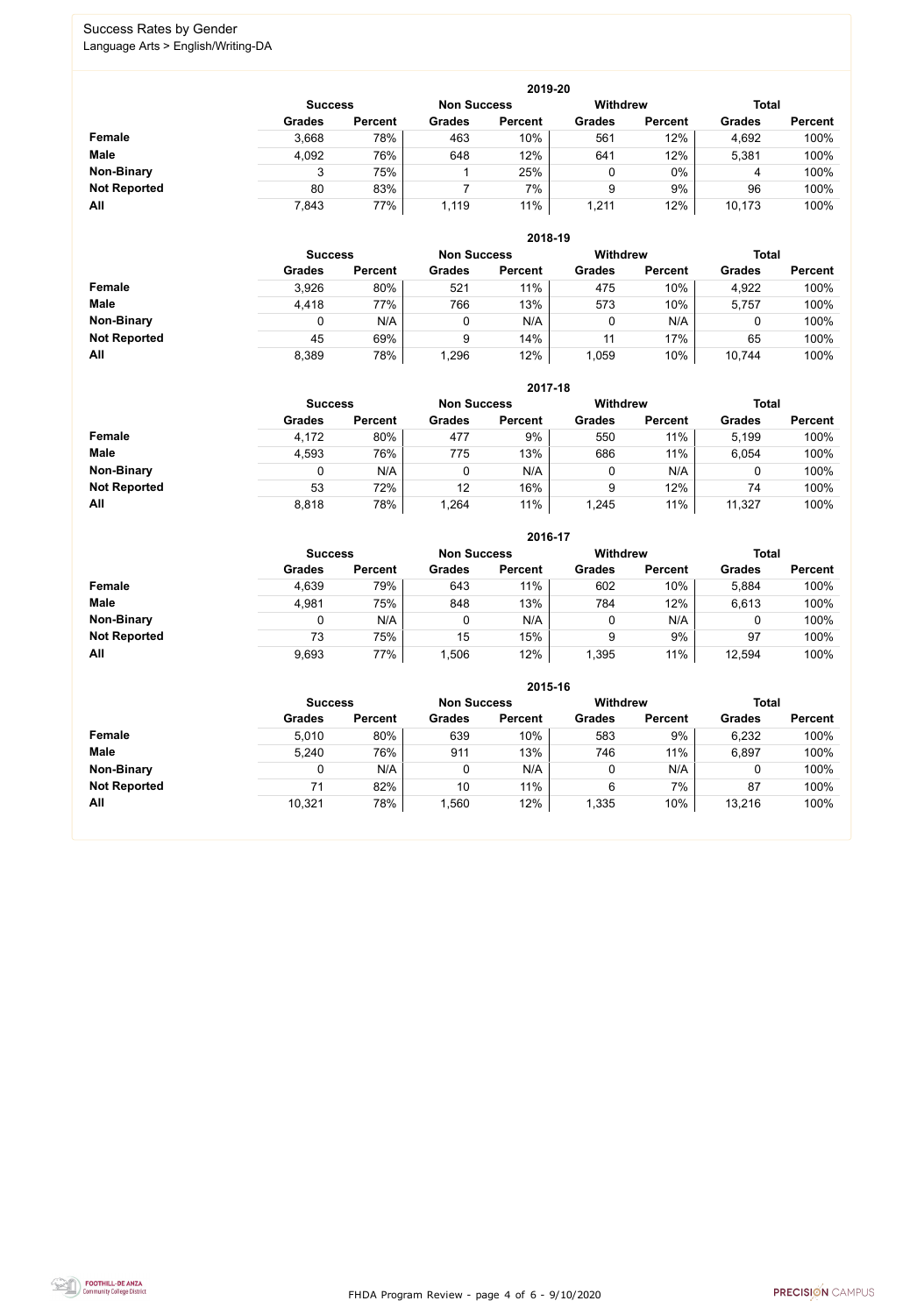FHDA Program Review - page 5 of 6 - 9/10/2020



### Success Rates by Age Language Arts > English/Writing-DA

|            |                |                    |               | 2019-20         |               |                |               |                |
|------------|----------------|--------------------|---------------|-----------------|---------------|----------------|---------------|----------------|
|            | <b>Success</b> | <b>Non Success</b> |               | <b>Withdrew</b> |               | <b>Total</b>   |               |                |
|            | <b>Grades</b>  | <b>Percent</b>     | <b>Grades</b> | <b>Percent</b>  | <b>Grades</b> | <b>Percent</b> | <b>Grades</b> | <b>Percent</b> |
| 19 or less | 3,691          | 82%                | 454           | $10\%$          | 370           | 8%             | 4,515         | 100%           |
| $20 - 24$  | 3,025          | 72%                | 535           | 13%             | 615           | 15%            | 4,175         | 100%           |
| 25-39      | 988            | 75%                | 120           | 9%              | 205           | 16%            | 1,313         | 100%           |
| $40 +$     | 139            | 82%                | 10            | 6%              | 21            | 12%            | 170           | 100%           |
| All        | 7,843          | 77%                | 1,119         | 11%             | 1,211         | 12%            | 10,173        | 100%           |

|            |                |                |                    | 2018-19        |                 |                |               |                |  |
|------------|----------------|----------------|--------------------|----------------|-----------------|----------------|---------------|----------------|--|
|            | <b>Success</b> |                | <b>Non Success</b> |                | <b>Withdrew</b> |                |               | <b>Total</b>   |  |
|            | <b>Grades</b>  | <b>Percent</b> | <b>Grades</b>      | <b>Percent</b> | <b>Grades</b>   | <b>Percent</b> | <b>Grades</b> | <b>Percent</b> |  |
| 19 or less | 3,748          | 83%            | 483                | 11%            | 311             | 7%             | 4,542         | 100%           |  |
| $20 - 24$  | 3,494          | 75%            | 626                | 13%            | 542             | 12%            | 4,662         | 100%           |  |
| 25-39      | 995            | 73%            | 176                | 13%            | 185             | 14%            | 1,356         | 100%           |  |
| $40 +$     | 152            | 83%            | 11                 | 6%             | 21              | 11%            | 184           | 100%           |  |
| All        | 8,389          | 78%            | 1,296              | 12%            | 1,059           | 10%            | 10,744        | 100%           |  |

|            |                |                 |               | 2017-18        |               |                |               |                |
|------------|----------------|-----------------|---------------|----------------|---------------|----------------|---------------|----------------|
|            | <b>Success</b> | <b>Withdrew</b> |               | <b>Total</b>   |               |                |               |                |
|            | <b>Grades</b>  | <b>Percent</b>  | <b>Grades</b> | <b>Percent</b> | <b>Grades</b> | <b>Percent</b> | <b>Grades</b> | <b>Percent</b> |
| 19 or less | 3,541          | 82%             | 415           | 10%            | 364           | 8%             | 4,320         | 100%           |
| $20 - 24$  | 4,042          | 75%             | 661           | 12%            | 664           | 12%            | 5,367         | 100%           |
| 25-39      | 1,092          | 74%             | 168           | 11%            | 206           | 14%            | 1,466         | 100%           |
| $40 +$     | 143            | 82%             | 20            | 11%            | 11            | 6%             | 174           | 100%           |
| All        | 8,818          | 78%             | 1,264         | 11%            | 1,245         | 11%            | 11,327        | 100%           |

|            | 2016-17        |                    |               |                 |               |                |               |                |  |
|------------|----------------|--------------------|---------------|-----------------|---------------|----------------|---------------|----------------|--|
|            | <b>Success</b> | <b>Non Success</b> |               | <b>Withdrew</b> |               | <b>Total</b>   |               |                |  |
|            | <b>Grades</b>  | <b>Percent</b>     | <b>Grades</b> | <b>Percent</b>  | <b>Grades</b> | <b>Percent</b> | <b>Grades</b> | <b>Percent</b> |  |
| 19 or less | 3,857          | 81%                | 539           | 11%             | 364           | 8%             | 4,760         | 100%           |  |
| $20 - 24$  | 4,567          | 75%                | 777           | 13%             | 745           | 12%            | 6,089         | 100%           |  |
| 25-39      | 1,107          | 72%                | 169           | 11%             | 259           | 17%            | ,535          | 100%           |  |
| $40 +$     | 162            | 77%                | 21            | 10%             | 27            | 13%            | 210           | 100%           |  |
| All        | 9,693          | 77%                | ,506          | 12%             | 1,395         | 11%            | 12,594        | 100%           |  |

|            |                |                |                 | 2015-16        |               |                |               |                |
|------------|----------------|----------------|-----------------|----------------|---------------|----------------|---------------|----------------|
|            | <b>Success</b> |                | <b>Withdrew</b> | <b>Total</b>   |               |                |               |                |
|            | <b>Grades</b>  | <b>Percent</b> | <b>Grades</b>   | <b>Percent</b> | <b>Grades</b> | <b>Percent</b> | <b>Grades</b> | <b>Percent</b> |
| 19 or less | 4,445          | 83%            | 587             | 11%            | 350           | 7%             | 5,382         | 100%           |
| $20 - 24$  | 4,592          | 75%            | 816             | 13%            | 723           | 12%            | 6,131         | 100%           |
| 25-39      | 1,147          | 75%            | 142             | 9%             | 235           | 15%            | 1,524         | 100%           |
| $40 +$     | 137            | 77%            | 15              | 8%             | 27            | 15%            | 179           | 100%           |
| All        | 10,321         | 78%            | 1,560           | 12%            | 1,335         | 10%            | 13,216        | 100%           |